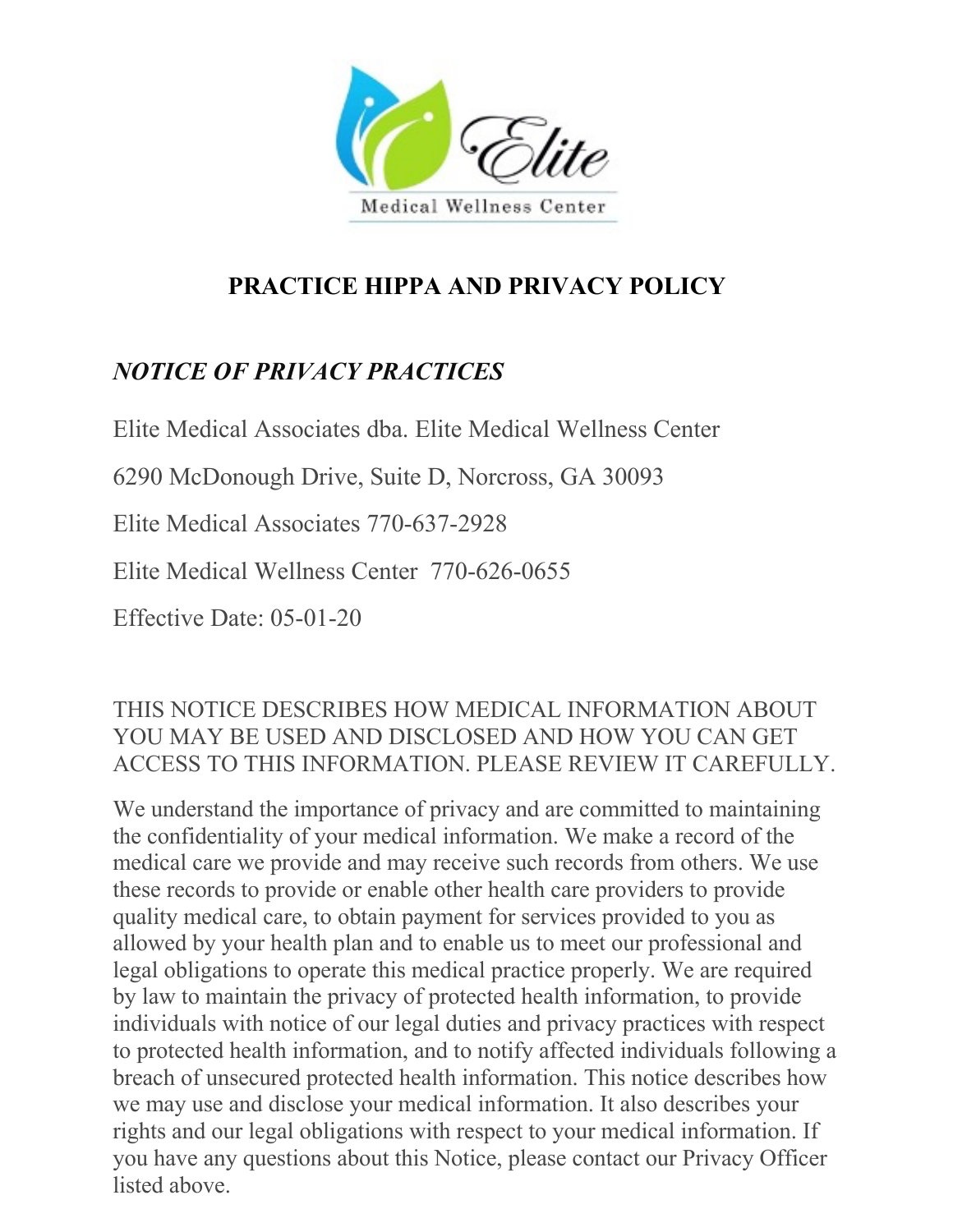# **TABLE OF CONTENTS**

- I. How This Medical Practice May Use or Disclose Your Health Information
- II. When This Medical Practice May Not Use or Disclose Your Health Information
- III. Your Health Information Rights
- IV. Right to Request Special Privacy Protections
- V. Right to Request Confidential Communications
- VI. Right to Inspect and Copy
- VII. Right to Amend or Supplement
- VIII. Right to an Accounting of Disclosures
	- IX. Right to a Paper or Electronic Copy of this Notice
	- X. Changes to this Notice of Privacy Practice
	- XI. Complaints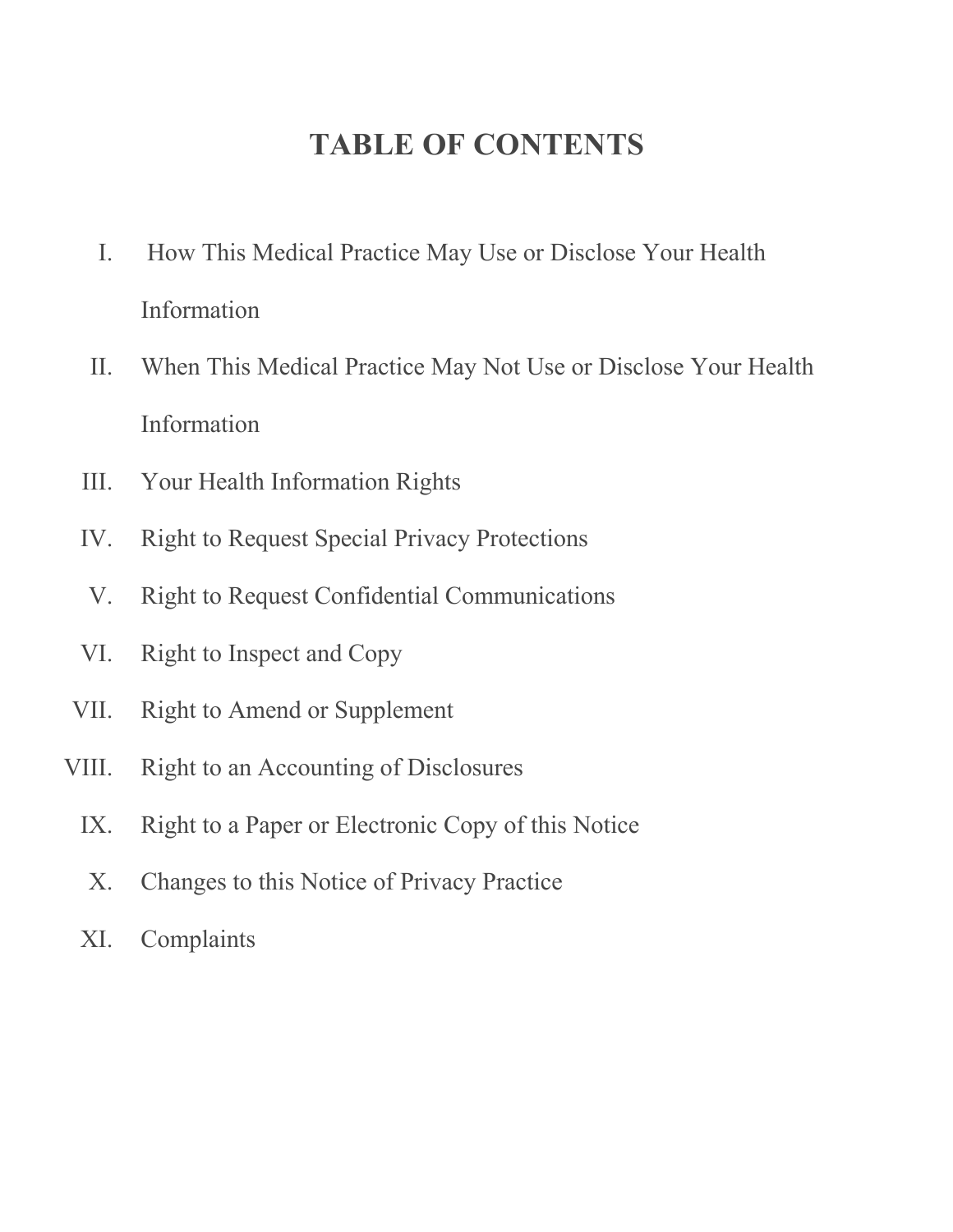### **I. How This Medical Practice May Use or Disclose Your Health Information**

This medical practice collects health information about you and stores it in a chart and on a computer. This is your medical record. The medical record is the property of this medical practice, but the information in the medical record belongs to you. The law permits us to use or disclose your health information for the following purposes:

#### **1. Treatment.**

We use medical information about you to provide your medical care. We disclose medical information to our employees and others who are involved in providing the care you need. For example, we may share your medical information with other physicians or other health care providers who will provide services that we do not provide. Or we may share this information with a pharmacist who needs it to dispense a prescription to you, or a laboratory that performs a test. We may also disclose medical information to members of your family or others who can help you when you are sick or injured, or after you die.

#### **2. Payment.**

We use and disclose medical information about you to obtain payment for the services we provide. For example, we give your health plan the information it requires before it will pay us. We may also disclose information to other health care providers to assist them in obtaining payment for services they have provided to you.

### **3. Health Care Operations.**

We may use and disclose medical information about you to operate this medical practice. For example, we may use and disclose this information to review and improve the quality of care we provide, or the competence and qualifications of our professional staff. Or we may use and disclose this information to get your health plan to authorize services or referrals. We may also use and disclose this information as necessary for medical reviews, legal services and audits, including fraud and abuse detection and compliance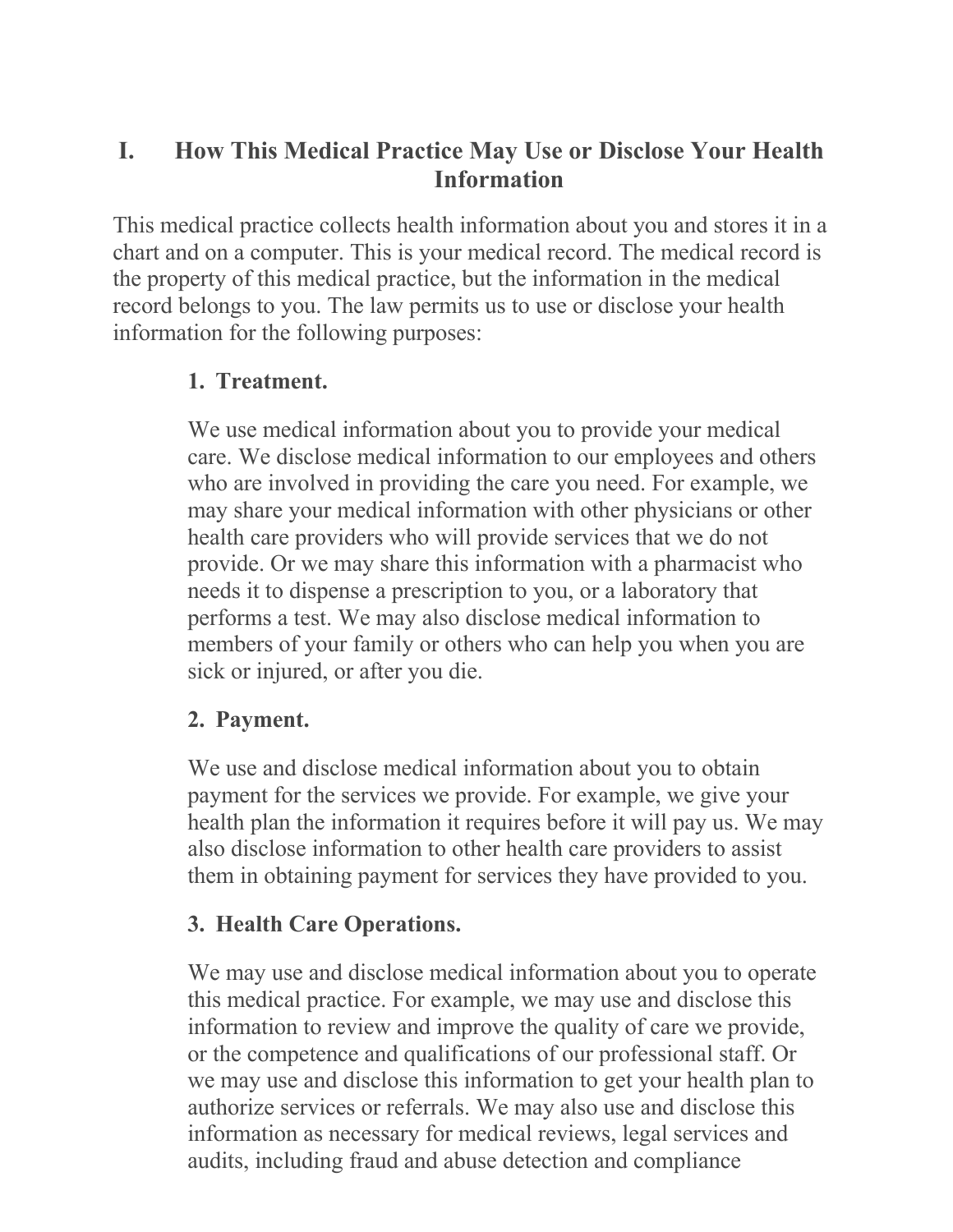programs and business planning and management. We may also share your medical information with our "business associates," such as our billing service, that perform administrative services for us. We have a written contract with each of these business associates that contains terms requiring them and their subcontractors to protect the confidentiality and security of your protected health information. We may also share your information with other health care providers, health care clearinghouses or health plans that have a relationship with you, when they request this information to help them with their quality assessment and improvement activities, their client-safety activities, their population-based efforts to improve health or reduce health care costs, their protocol development, case management or care-coordination activities, their review of competence, qualifications and performance of health care professionals, their training programs, their accreditation, certification or licensing activities, or their health care fraud and abuse detection and compliance efforts. We may also share medical information about you with the other health care providers, health care clearinghouses and health plans that participate with us in "organized health care arrangements" (OHCAs) for any of the OHCAs' health care operations. OHCAs include hospitals, physician organizations, health plans, and other entities which collectively provide health care services. A listing of the OHCAs we participate in is available from the Privacy Official.

### **4. Appointment Reminders.**

We may use and disclose medical information to contact and remind you about appointments. If you are not home, we may leave this information on your answering machine or in a message left with the person answering the phone.

### **5. Sign-In Sheet.**

We may use and disclose medical information about you by having you sign in when you arrive at our office. We may also call out your name when we are ready to see you.

### **6. Notification and Communication with Family.**

We may disclose your health information to notify or assist in notifying a family member, your personal representative or another person responsible for your care about your location, your general condition or, unless you had instructed us otherwise, in the event of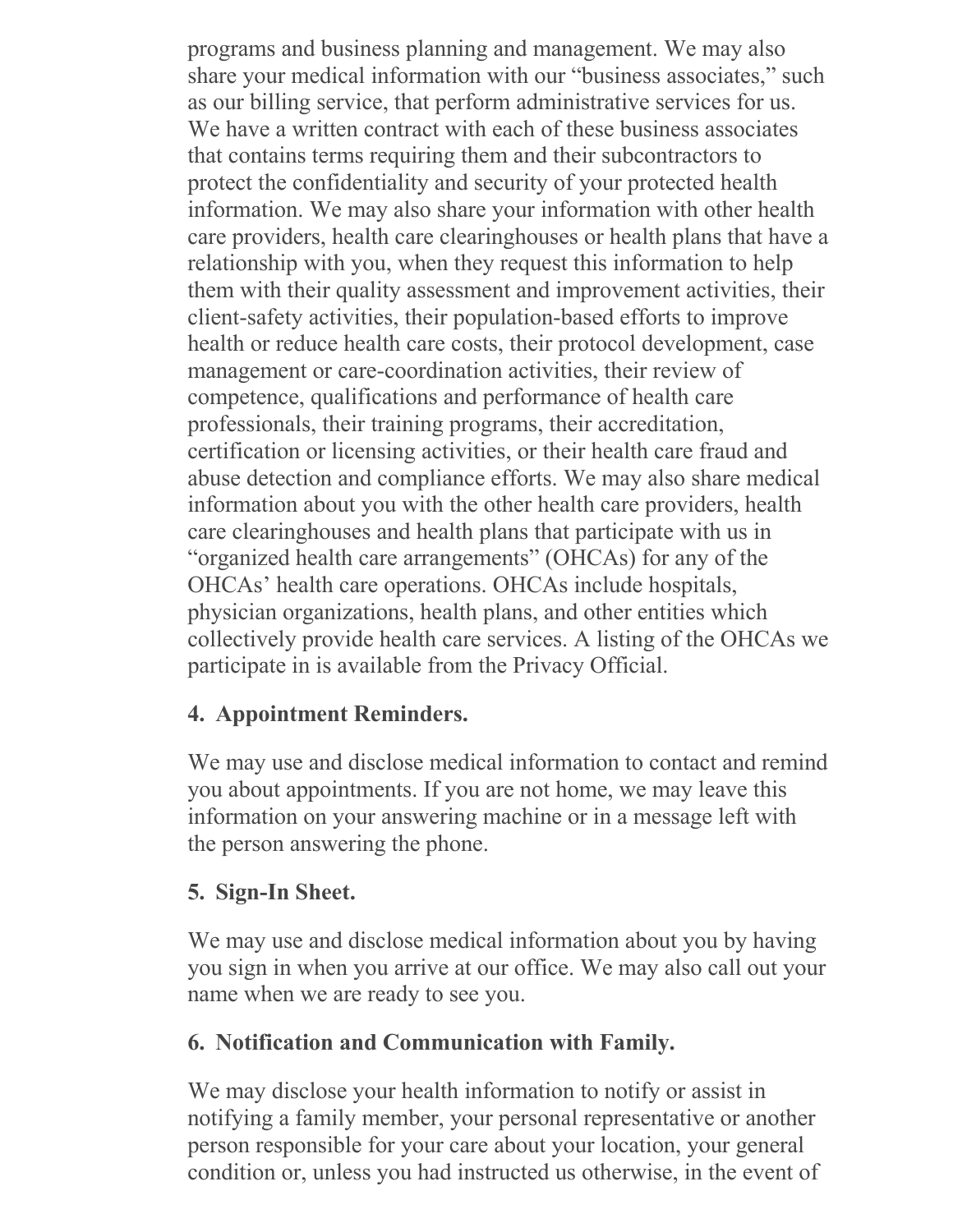your death. In the event of a disaster, we may disclose information to a relief organization so that they may coordinate these notification efforts. We may also disclose information to someone who is involved with your care or helps pay for your care. If you are able and available to agree or object, we will give you the opportunity to object prior to making these disclosures, although we may disclose this information in a disaster even over your objection if we believe it is necessary to respond to the emergency circumstances. If you are unable or unavailable to agree or object, our health professionals will use their best judgment in communication with your family and others.

#### **7. Marketing.**

Provided we do not receive any payment for making these communications, we may contact you to give you information about products or services related to your treatment, case management or care coordination, or to direct or recommend other treatments, therapies, health care providers or settings of care that may be of interest to you. We may similarly describe products or services provided by this practice and tell you which health plans this practice participates in. We may also encourage you to maintain a healthy lifestyle and get recommended tests, participate in a disease management program, provide you with small gifts, tell you about government sponsored health programs or encourage you to purchase a product or service when we see you, for which we may be paid. Finally, we may receive compensation which covers our cost of reminding you to take and refill your medication, or otherwise communicate about a drug or biologic that is currently prescribed for you. We will not otherwise use or disclose your medical information for marketing purposes or accept any payment for other marketing communications without your prior written authorization. The authorization will disclose whether we receive any compensation for any marketing activity you authorize, and we will stop any future marketing activity to the extent you revoke that authorization.

#### **8. Sale of Health Information.**

We will not sell your health information without your prior written authorization. The authorization will disclose that we will receive compensation for your health information if you authorize us to sell it, and we will stop any future sales of your information to the extent that you revoke that authorization.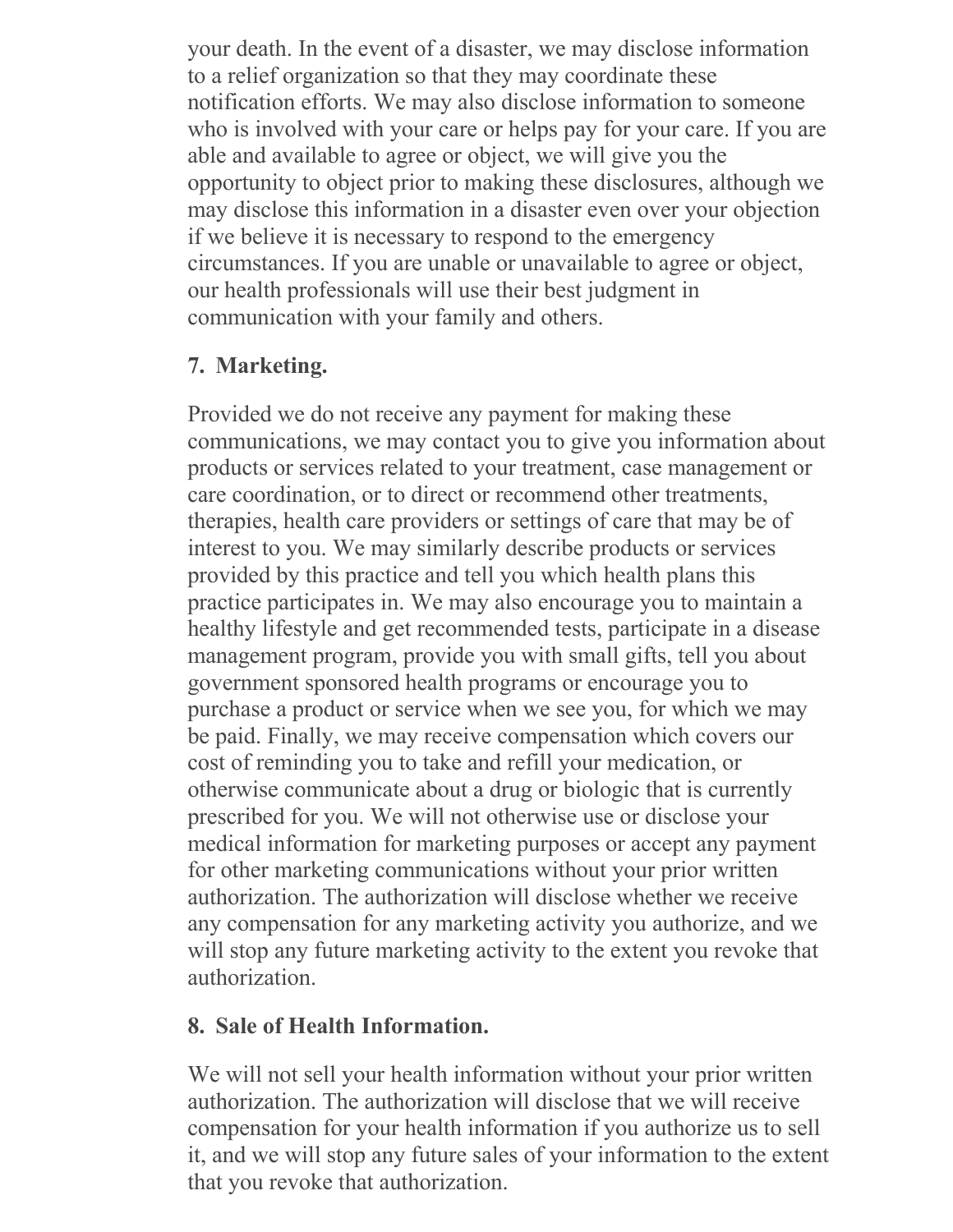### **9. Required by Law.**

As required by law, we will use and disclose your health information, but we will limit our use or disclosure to the relevant requirements of the law. When the law requires us to report abuse, neglect or domestic violence, or respond to judicial or administrative proceedings, or to law enforcement officials, we will further comply with the requirement set forth below concerning those activities.

### **10. Public Health.**

We may, and are sometimes required by law, to disclose your health information to public health authorities for purposes related to: preventing or controlling disease, injury or disability; reporting child, elder or dependent adult abuse or neglect; reporting domestic violence; reporting to the Food and Drug Administration problems with products and reactions to medications; and reporting disease or infection exposure. When we report suspected elder or dependent adult abuse or domestic violence, we will inform you or your personal representative promptly unless in our best professional judgment, we believe the notification would place you at risk of serious harm or would require informing a personal representative we believe is responsible for the abuse or harm.

### **11. Health Oversight Activities.**

We may, and are sometimes required by law, to disclose your health information to health oversight agencies during the course of audits, investigations, inspections, licensure and other proceedings, subject to the limitations imposed by law.

### **12. Judicial and Administrative Proceedings.**

We may, and are sometimes required by law, to disclose your health information in the course of any administrative or judicial proceeding to the extent expressly authorized by a court or administrative order. We may also disclose information about you in response to a subpoena, discovery request or other lawful process if reasonable efforts have been made to notify you of the request and you have not objected, or if your objections have been resolved by a court or administrative order.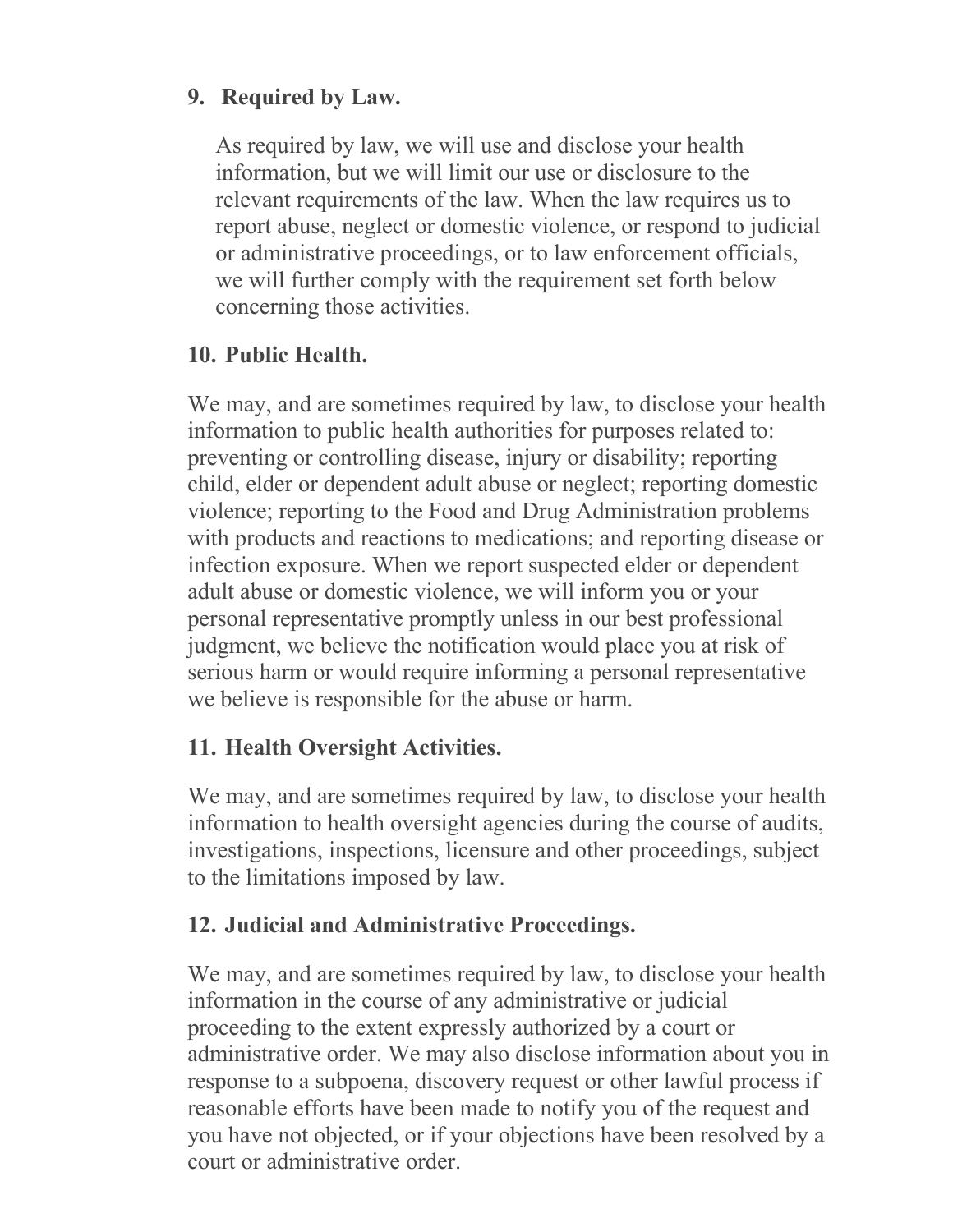### **13. Law Enforcement.**

We may, and are sometimes required by law, to disclose your health information to a law enforcement official for purposes such as identifying or locating a suspect, fugitive, material witness or missing person, complying with a court order, warrant, grand jury subpoena and other law enforcement purposes.

### **14. Coroners.**

We may, and are often required by law, to disclose your health information to coroners in connection with their investigations of deaths.

### **15. Organ or Tissue Donation.**

We may disclose your health information to organizations involved in procuring, banking or transplanting organs and tissues.

### **16. Public Safety.**

We may, and are sometimes required by law, to disclose your health information to appropriate persons in order to prevent or lessen a serious and imminent threat to the health or safety of a particular person or the general public.

### **17. Proof of Immunization.**

We will disclose proof of immunization to a school that is required to have it before admitting a student where you have agreed to the disclosure on behalf of yourself or your dependent.

### **18. Specialized Government Functions.**

We may disclose your health information for military or national security purposes or to correctional institutions or law enforcement officers that have you in their lawful custody.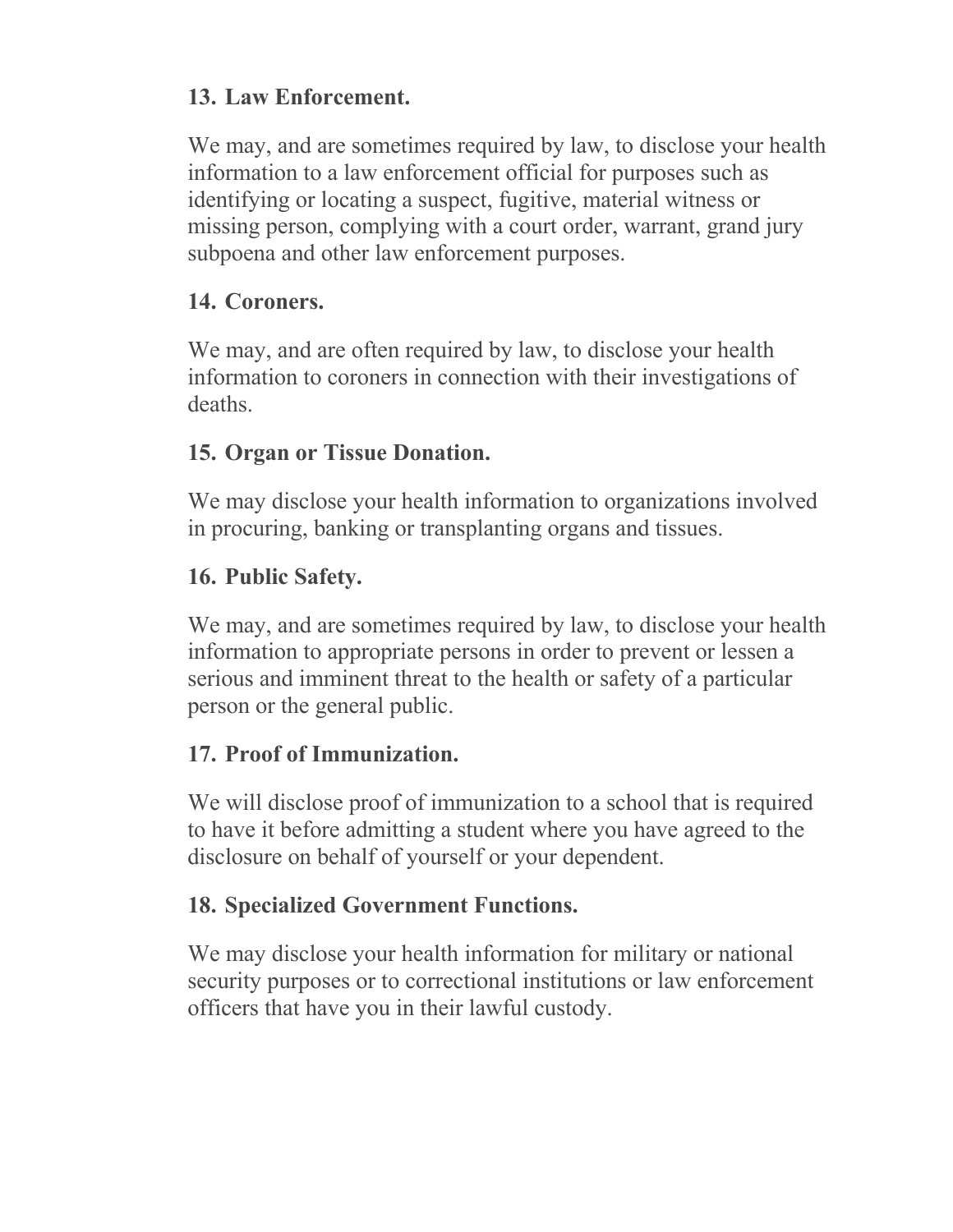#### **19. Workers' Compensation.**

We may disclose your health information as necessary to comply with workers' compensation laws. For example, to the extent your care is covered by workers' compensation, we will make periodic reports to your employer about your condition. We are also required by law to report cases of occupational injury or occupational illness to the employer or workers' compensation insurer.

### **20. Change of Ownership.**

In the event that this medical practice is sold or merged with another organization, your health information/record will become the property of the new owner, although you will maintain the right to request that copies of your health information be transferred to another physician or medical group.

### **21. Breach Notification.**

In the case of a breach of unsecured protected health information, we will notify you as required by law. If you have provided us with a current e-mail address, we may use e-mail to communicate information related to the breach. In some circumstances our business associate may provide the notification. We may also provide notification by other methods as appropriate.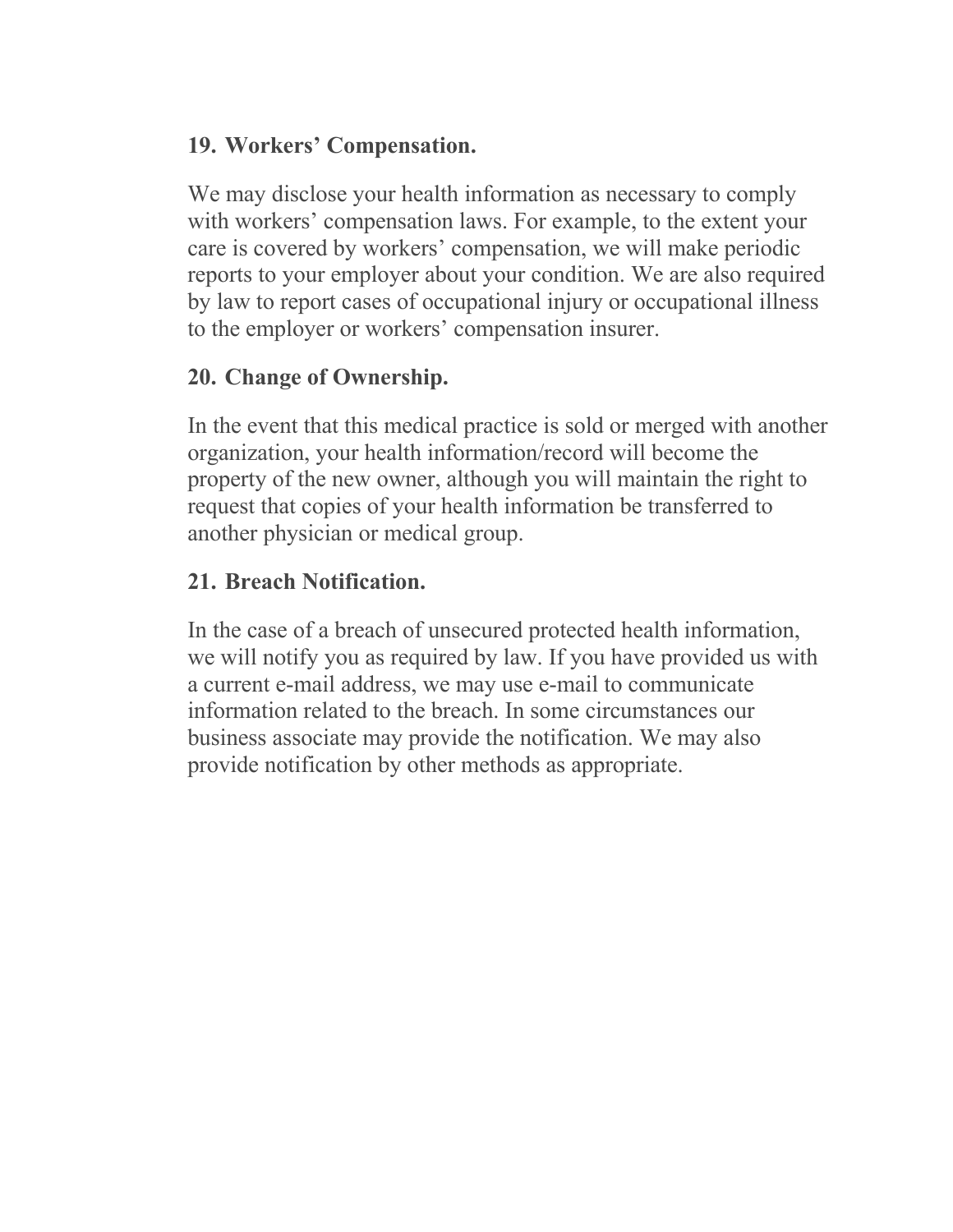### **II. When This Medical Practice May Not Use or Disclose Your Health Information**

Except as described in this Notice of Privacy Practices, this medical practice will, consistent with its legal obligations, not use or disclose health information which identifies you without your written authorization. If you do authorize this medical practice to use or disclose your health information for another purpose, you may revoke your authorization in writing at any time.

### **III. Your Health Information Rights**

### **IV. Right to Request Special Privacy Protections.**

You have the right to request restrictions on certain uses and disclosures of your health information by a written request specifying what information you want to limit, and what limitations on our use or disclosure of that information you wish to have imposed. If you tell us not to disclose information to your commercial health plan concerning health care items or services for which you paid for in full out-of-pocket, we will abide by your request, unless we must disclose the information for treatment or legal reasons. We reserve the right to accept or reject any other request, and we will notify you of our decision.

#### **V. Right to Request Confidential Communications.**

You have the right to request that you receive your health information in a specific way or at a specific location. For example, you may ask that we send information to a particular e-mail account or to your work address. We will comply with all reasonable requests submitted in writing which specify how or where you wish to receive these communications.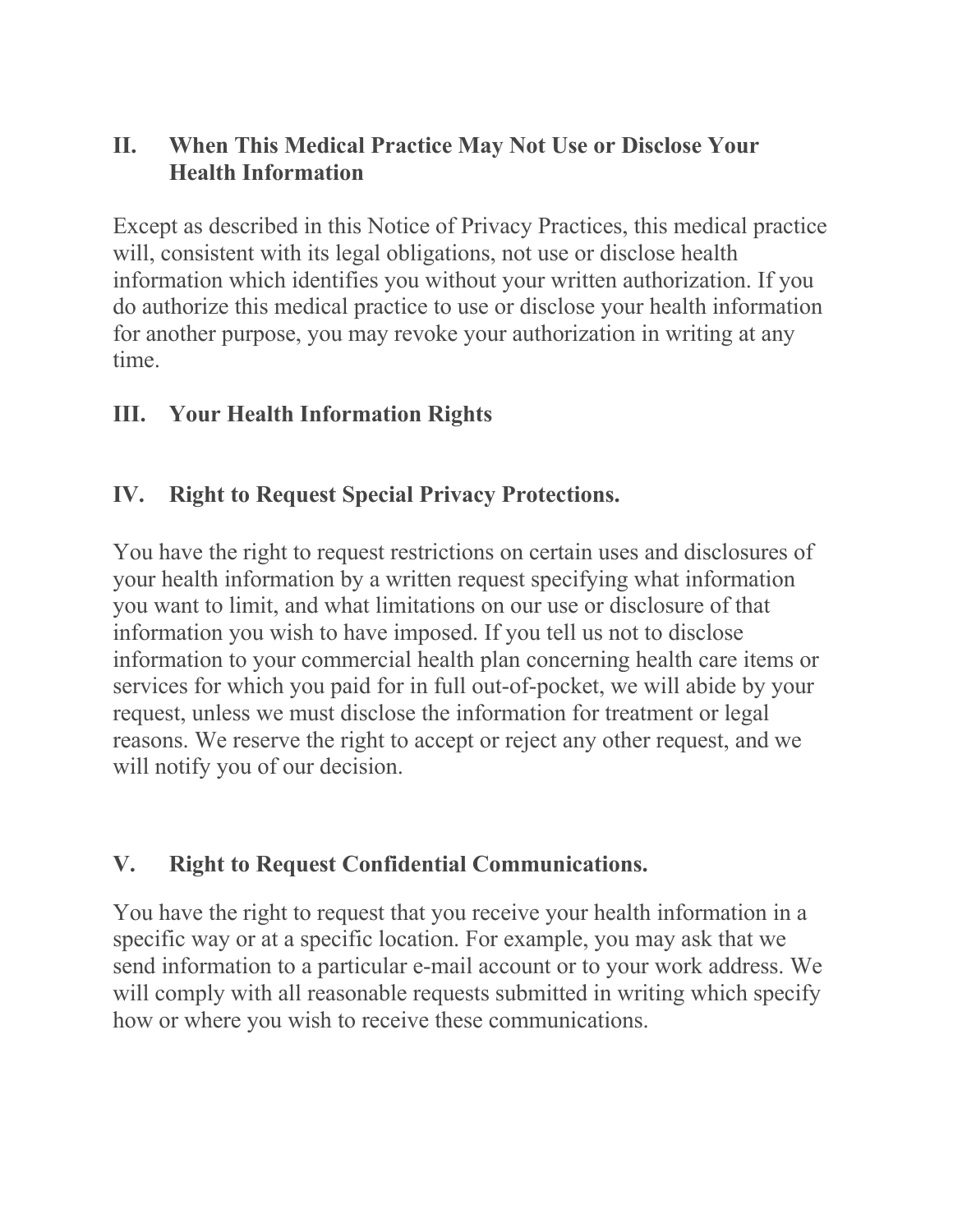#### **VI. Right to Inspect and Copy.**

You have the right to inspect and copy your health information, with limited exceptions. To access your medical information, you must submit a written request detailing what information you want access to, whether you want to inspect it or get a copy of it, and if you want a copy, your preferred form and format. We will provide copies in your requested form and format if it is readily producible, or we will provide you with an alternative format you find acceptable, or if we can't agree and we maintain the record in an electronic format, your choice of a readable electronic or hardcopy format. We will also send a copy to any other person you designate in writing. We will charge a reasonable fee which covers our costs for labor, supplies, postage, and if requested and agreed to in advance, the cost of preparing an explanation or summary. We may deny your request under limited circumstances. If we deny your request to access your child's records or the records of an incapacitated adult you are representing because we believe allowing access would be reasonably likely to cause substantial harm to the client, you will have a right to appeal our decision. If we deny your request to access your psychotherapy notes, you will have the right to have them transferred to another mental health professional.

#### **VII. Right to Amend or Supplement.**

You have a right to request that we amend your health information that you believe is incorrect or incomplete. You must make a request to amend in writing, and include the reasons you believe the information is inaccurate or incomplete. We are not required to change your health information, and will provide you with information about this medical practice's denial and how you can disagree with the denial. We may deny your request if we do not have the information, if we did not create the information (unless the person or entity that created the information is no longer available to make the amendment), if you would not be permitted to inspect or copy the information at issue, or if the information is accurate and complete as is. If we deny your request, you may submit a written statement of your disagreement with that decision, and we may, in turn, prepare a written rebuttal. All information related to any request to amend will be maintained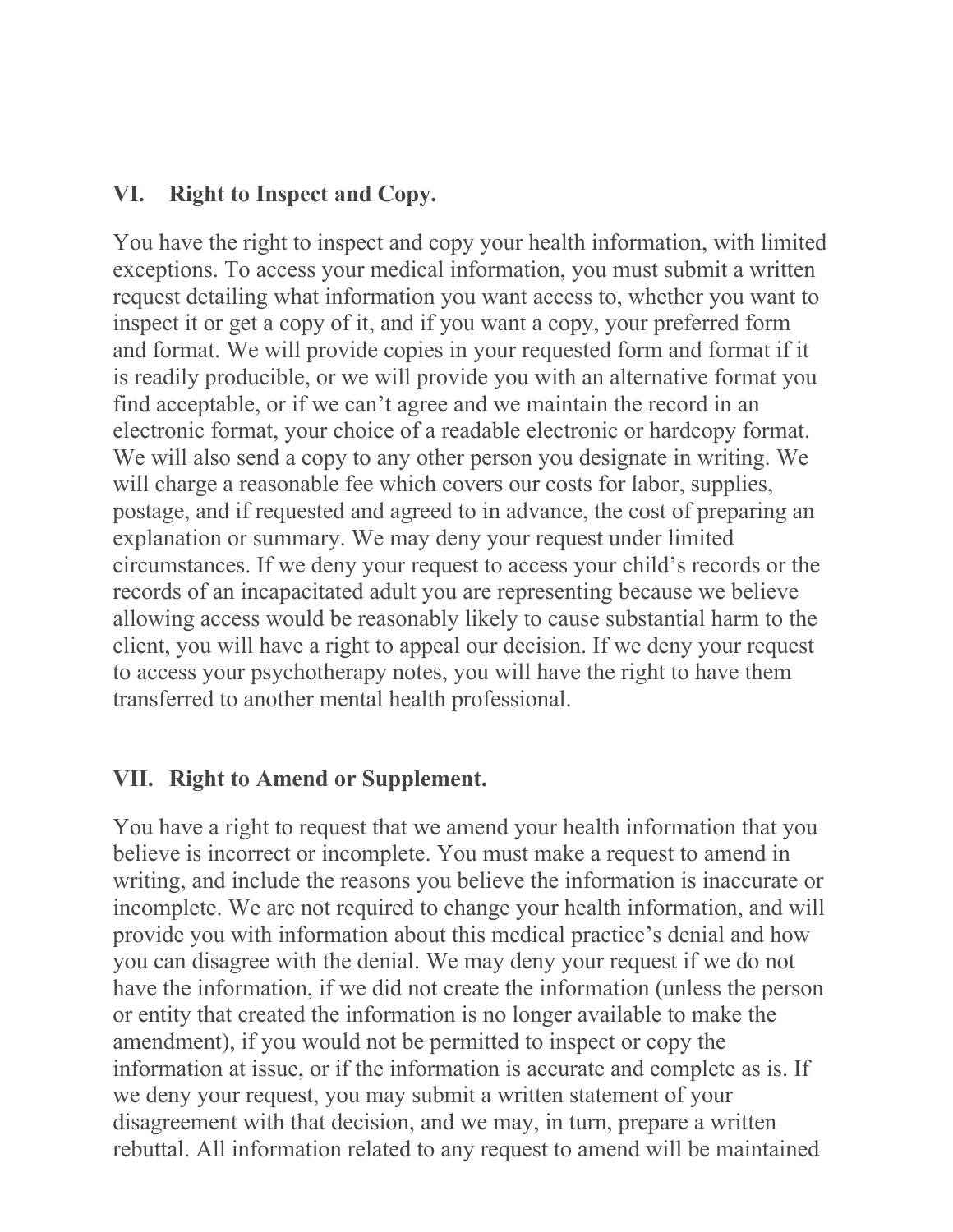and disclosed in conjunction with any subsequent disclosure of the disputed information.

### **VIII. Right to an Accounting of Disclosures.**

You have a right to receive an accounting of disclosures of your health information made by this medical practice, except that this medical practice does not have to account for the disclosures provided to you or pursuant to your written authorization, or as described in paragraphs 1 (treatment), 2 (payment), 3 (health care operations), 6 (notification and communication with family) and 18 (specialized government functions) of Section A of this Notice of Privacy Practices or disclosures for purposes of research or public health which exclude direct client identifiers, or which are incident to a use or disclosure otherwise permitted or authorized by law, or the disclosures to a health oversight agency or law enforcement official to the extent this medical practice has received notice from that agency or official that providing this accounting would be reasonably likely to impede their activities.

### **IX. Right to a Paper or Electronic Copy of this Notice.**

You have a right to notice of our legal duties and privacy practices with respect to your health information, including a right to a paper copy of this Notice of Privacy Practices, even if you have previously requested its receipt by e-mail.

If you would like to have a more detailed explanation of these rights or if you would like to exercise one or more of these rights, contact our Privacy Officer listed at the top of this Notice of Privacy Practices.

### **X. Changes to this Notice of Privacy Practices**

We reserve the right to amend this Notice of Privacy Practices at any time in the future. Until such amendment is made, we are required by law to comply with the terms of this Notice currently in effect. After an amendment is made, the revised Notice of Privacy Protections will apply to all protected health information that we maintain, regardless of when it was created or received. We will keep a copy of the current notice posted in our reception area, and a copy will be available at each appointment. We will also post the current notice on our website.